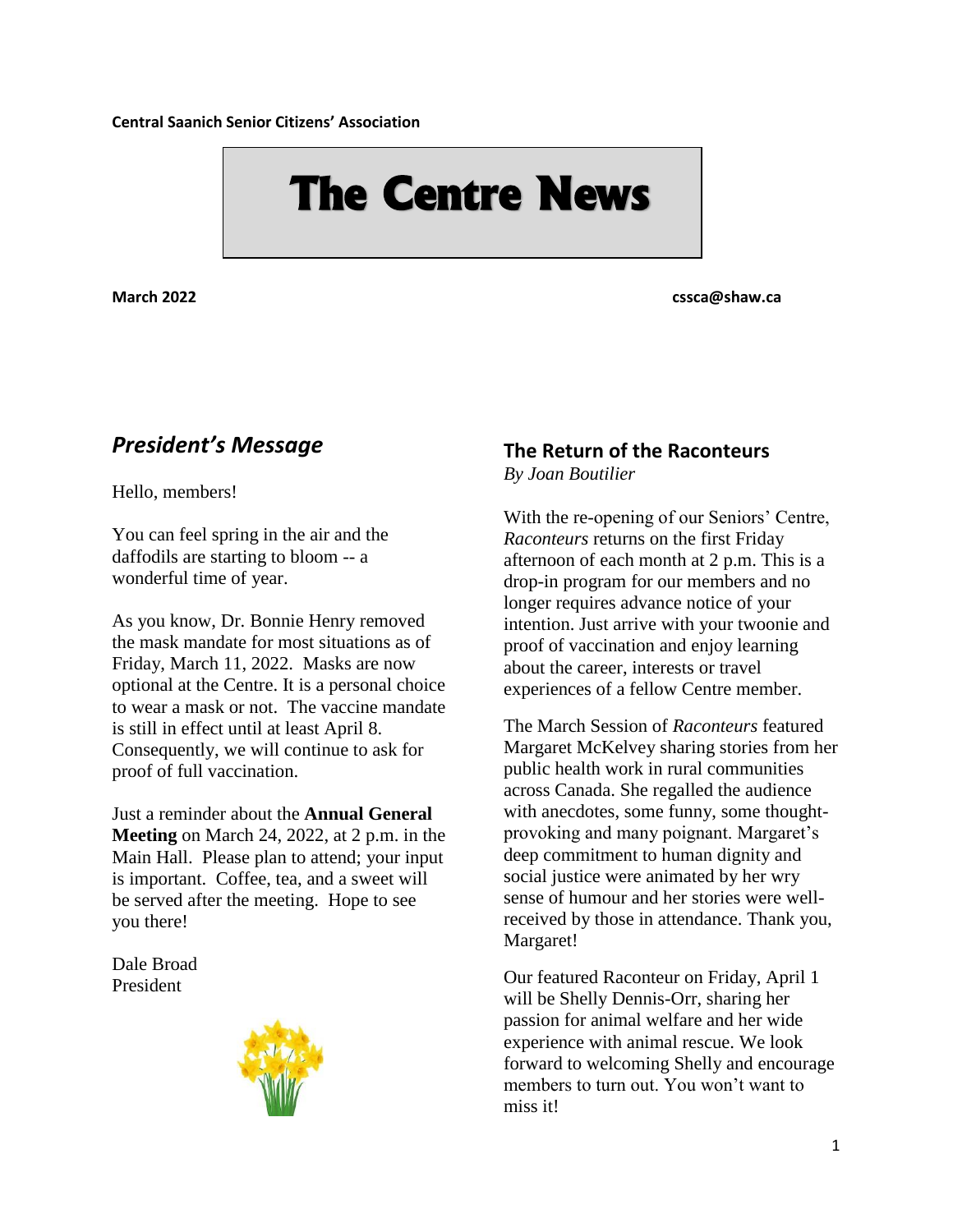#### **"Now** *That's* **Funny!"**

*By Roger Boutilier, a.k.a. Dr. Ha!-Ha!*

The Friday 11, March 2022 edition of "Now *That's* Funny" got off to a grim start when the Internet ether did not want to release Lorne Elliott from Hudson, Quebec. While Captain Turner shuttled home to bring a more cooperative computer to rescue him, Roger stalled for time by reading a few anecdotes from *Annapolis Valley Saga*, a folksy folio that he had used with his Grade 8 Social Studies class back in Bluenoseland. The audience seemed mildly amused. Once Bill got us on-line for good, the "paid" entertainer worked his remote charm, wit and good humour which sent the assembled baker's dozen into fits of guffaws, snorts and har-hars. Thanks, too, to Gerie and Gill for reading the introductory biographical summary of Mr. Elliott's career. Next up on Friday, April 8 at 2:22 p.m.? Well, surely you wouldn't want me to spoil the surprise!? I'll tell you this much: this comedian is every bit as talented as The Two Ronnies, Bob & Ray and Lorne Elliott. Intrigued? Good, we'll see you there. Bring your twoonie. Roger and out.



#### **Writing Circle Cancelled**

Please note that the Writing Circle meeting scheduled for Thursday, March 24<sup>th</sup> has been cancelled to allow members to attend the AGM.

#### **Activities Update**

New participants are always welcome. If you wish further information, contact the Front Desk Monday, Wednesday or Friday from 10 a.m. to 12 p.m.

- The Writing Circle will return to meet at the Centre on the  $3<sup>rd</sup>$ ,  $4<sup>th</sup>$ , and, as applicable, the  $5<sup>th</sup>$  Thursday of the month at 2 p.m. in the Games Room, upstairs.
- The Book Club is also now meeting at the Centre on the 2<sup>nd</sup> Thursday of the month, at 2 p.m. in the Games Room, upstairs.
- Art Appreciation has restarted on the 2<sup>nd</sup> and 4<sup>th</sup> Tuesday of the month at 7:00 pm in the downstairs hall.
- Bridge has added a 3<sup>rd</sup> day each week on Thursday 12 to 4 p.m. They also meet on Monday and Saturday from 12 to 4 p.m. New players are welcome.

Check out the "News" Bulletin Board in the Games Room, upstairs, for more information on activities and programs.



#### **Happy April Birthdays!**

| Mary Law                          | April 4  |
|-----------------------------------|----------|
| Carolyn Bertrand                  | April 8  |
| Donna Flood                       | April 12 |
| Dorene Palm                       | April 13 |
| Rhonda Kool                       | April 16 |
| <b>Trudy Exton</b>                | April 16 |
| William Cole                      | April 17 |
| <b>Berniece Lambert</b>           | April 21 |
| Roger Boutilier                   | April 22 |
| Jas McAra                         | April 23 |
| <b>Trish Crowther</b>             | April 27 |
| Diane Evans                       | April 27 |
| Muriel de Greef                   | April 27 |
| Ingrid Schmidt-Ostrander April 30 |          |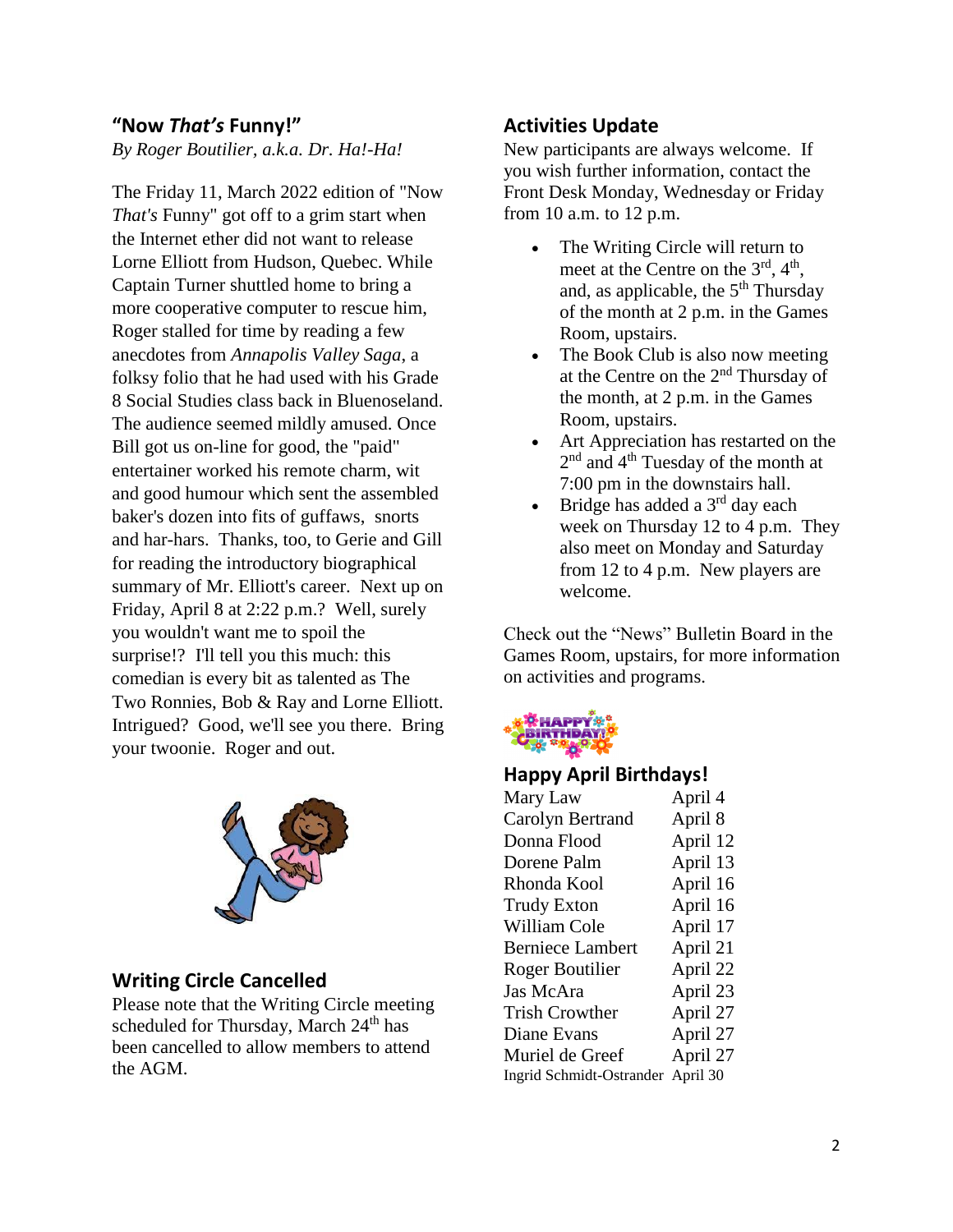#### **New Activity at the Centre – Chair Yoga!**

#### *By Dale Broad*

We would like to determine whether there is interest in starting Chair Yoga again. This activity class will be on Tuesday from 2:30 to 3:30 p.m. We have a new instructor, Janet Budden, who has many years of experience teaching chair yoga. The monthly fee will be \$25 for a four-week month and \$30 for a five-week month with no refund for missed classes. This fee will be paid in advance at the beginning of the month to the instructor. There is a sign-up sheet in the front office or call the office to have your name added. If there are enough participants, Janet would like to start the classes in early April. There is an information poster on the "News" bulletin board in the Games Room, upstairs, with more information on Chair Yoga.

#### **Need Help with Your Taxes?**

Beacon Community Services is once again offering free tax preparation for qualifying individuals.

To qualify:

- a single person must have an income of less than \$35,000 and a couple must have an income of less than \$45,000.
- Your tax situation must be simple.
- Your income sources must be from employment, pension benefits such as CPP, disability, employment insurance, social assistance, RRSPs, support payments, scholarships, fellowships, bursaries/grants, and interest under \$1,000.

If you qualify, bring your tax slips and any necessary information. All ages are welcome and you don't need an appointment.

This service is provided at the SHOAL Centre in Sidney at 10030 Resthaven Dr. from Tuesday, March 1 to Saturday, April 30. Hours are 9 a.m. to 4 p.m. on Tuesdays and 10 a.m. to 2 p.m. on Saturdays.



#### **Peanuts!**



*(contributed by Shirley Roberts*

## **Tax Time!**

#### **Intaxication**:

The feeling of euphoria you get when you receive a tax refund – which lasts until you realize that the money was yours to begin with…